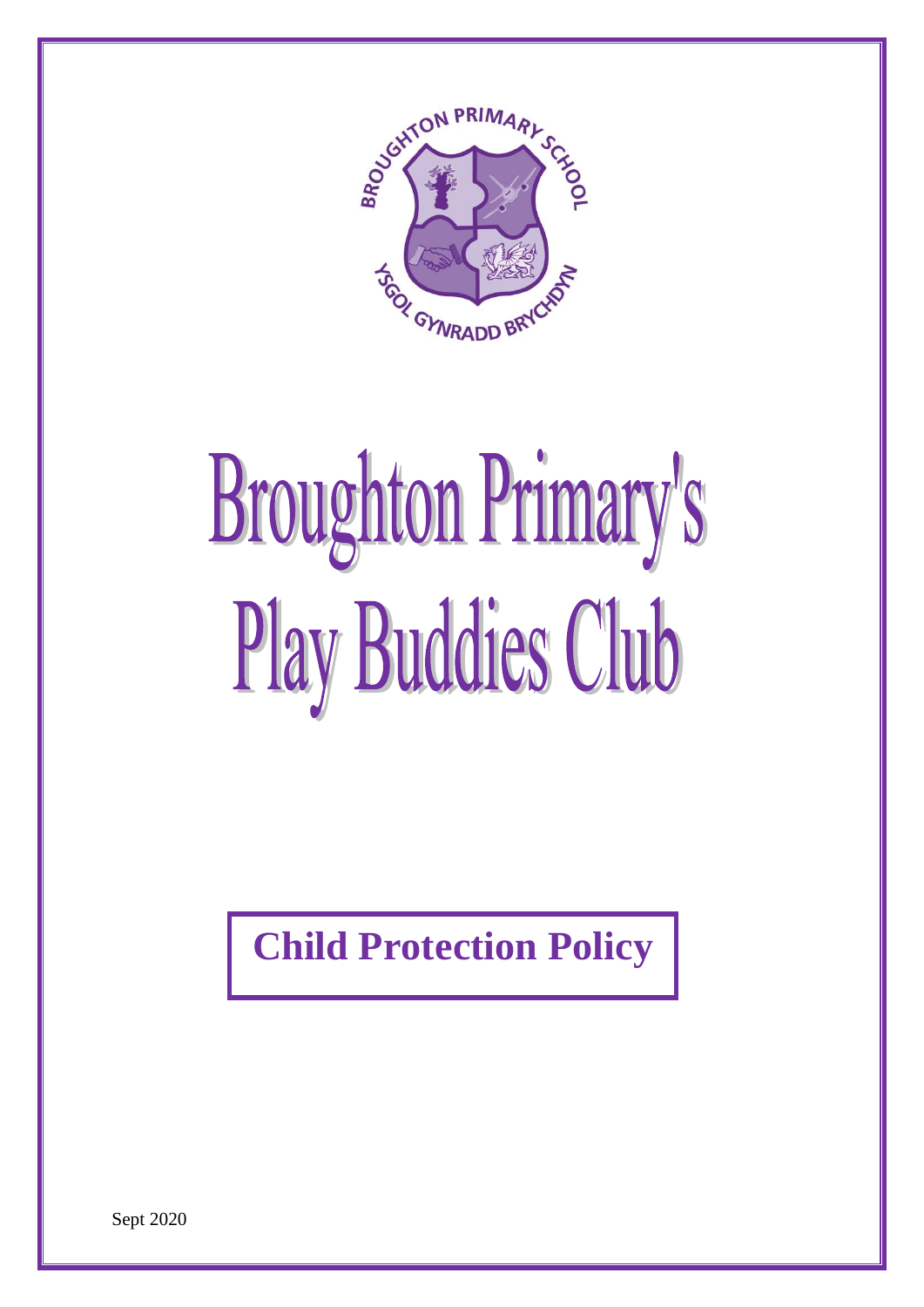Broughton Primary's Play Buddies is committed to promoting the health and welfare of all its pupils, and to following the national and local guidance for the protection of children. This policy applies to everyone who works in club.

The school will follow the All Wales Child Protection Procedures (2008) and follow guidance from Flintshire Local Safeguarding Children's Board (LSCB). In particular the school will:

- Appoint a designated member of staff for child protection who will be trained to Level 2 standard and supported in the task of overseeing all child protection matters within the school.
- Ensure that a named governor for child protection is also appointed.
- Make every member of staff aware of their individual responsibility for the protection of children in their care; ensure that everyone knows the name and role of the designated teacher and governor.
- Arrange basic Level 1 training for all staff in child protection basic awareness, will include what to do if they are worried about a child and how to respond to a child who makes an allegation.
- Maintain an accurate record-keeping system to monitor all children about whom concerns have been expressed, whether or not these concerns lead to a child protection referral.
- Ensure that all staff, and all volunteers who have substantial contact with children, have undergone DBS checks at the appropriate level.
- Develop effective links with other agencies, such as Social Services for Children, Police and Health and contribute to inter-agency enquiries, child protection conferences and other related groups as appropriate. Club reports to be submitted to all CP conferences irrespective whether staff attend or not.
- Make parents aware of the club's responsibilities in child protection.
- Fulfil any special responsibilities or tasks required in the care of children on the child protection register.

# **PROMOTING A PROTECTIVE ETHOS**

The staff training and daily practice of club seek to create a protective ethos where risk to the personal safety of children, particularly the risk of abuse, is minimised.

• The club will also encourage working practices that will protect club from misunderstanding or malicious accusations.

Sept 2020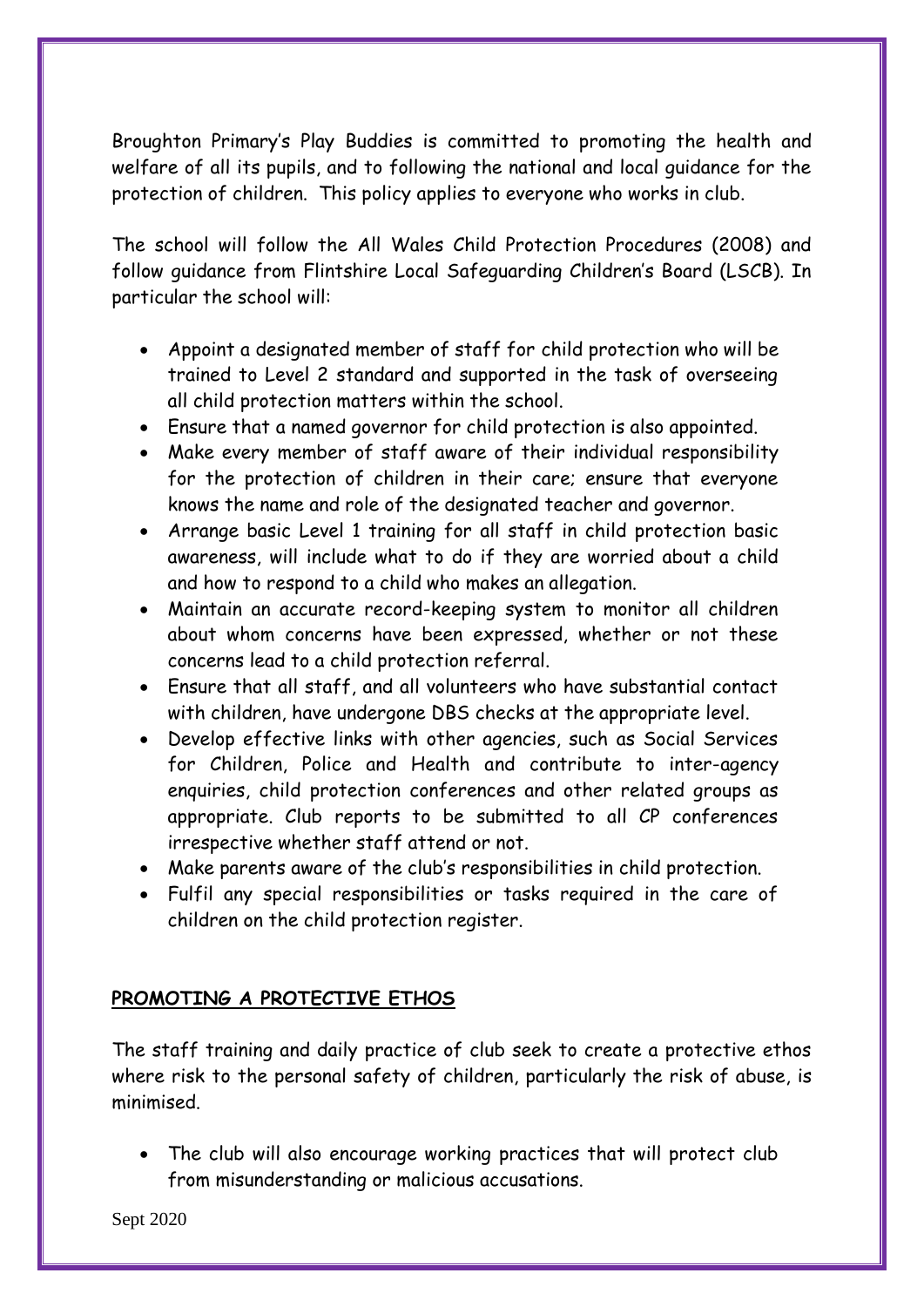- If club staff become concerned about a possible risk to the health and welfare of a pupil, the school will work as much as possible in partnership with parents. However, current All Wales Child Protection Procedures will be followed, and where appropriate, the school will have to share its concern with Social Services. We hope parents share this philosophy and accept that School will not act maliciously or thoughtlessly in this regard.
- The club recognises the importance of high self-esteem and selfconfidence in keeping children safe. The club activities designed to promote the well-being of the children and give them personal safety information that is appropriate to their ages and levels of development. The increased vulnerability of special needs children, and those who have been bullied or isolated by their peers, is recognised. The club seeks to support those children who may be especially vulnerable to abuse through sensitive monitoring and by ensuring that all children have around them a network of people they can go to for help when necessary.

# **The school also has policies in related areas that might be useful to read in conjunction with this one. They are:-**

- Safeguarding Policy
- Wales Safeguarding Procedures 2020
- Flintshire Child Protection Procedures Handout.
- Code of Conduct for teachers regarding their behaviour with pupils, including guidance on physical restraint through the LEA recommended programme Anti-bullying Policy
- Behaviour Policy.
- Additional Needs Policy.

# **The designated Child Protection Officers are The registered person Mrs Kendrick Headteacher,**

**The designated Child Protection committee officer is:- Mrs Jan Bibby registered person**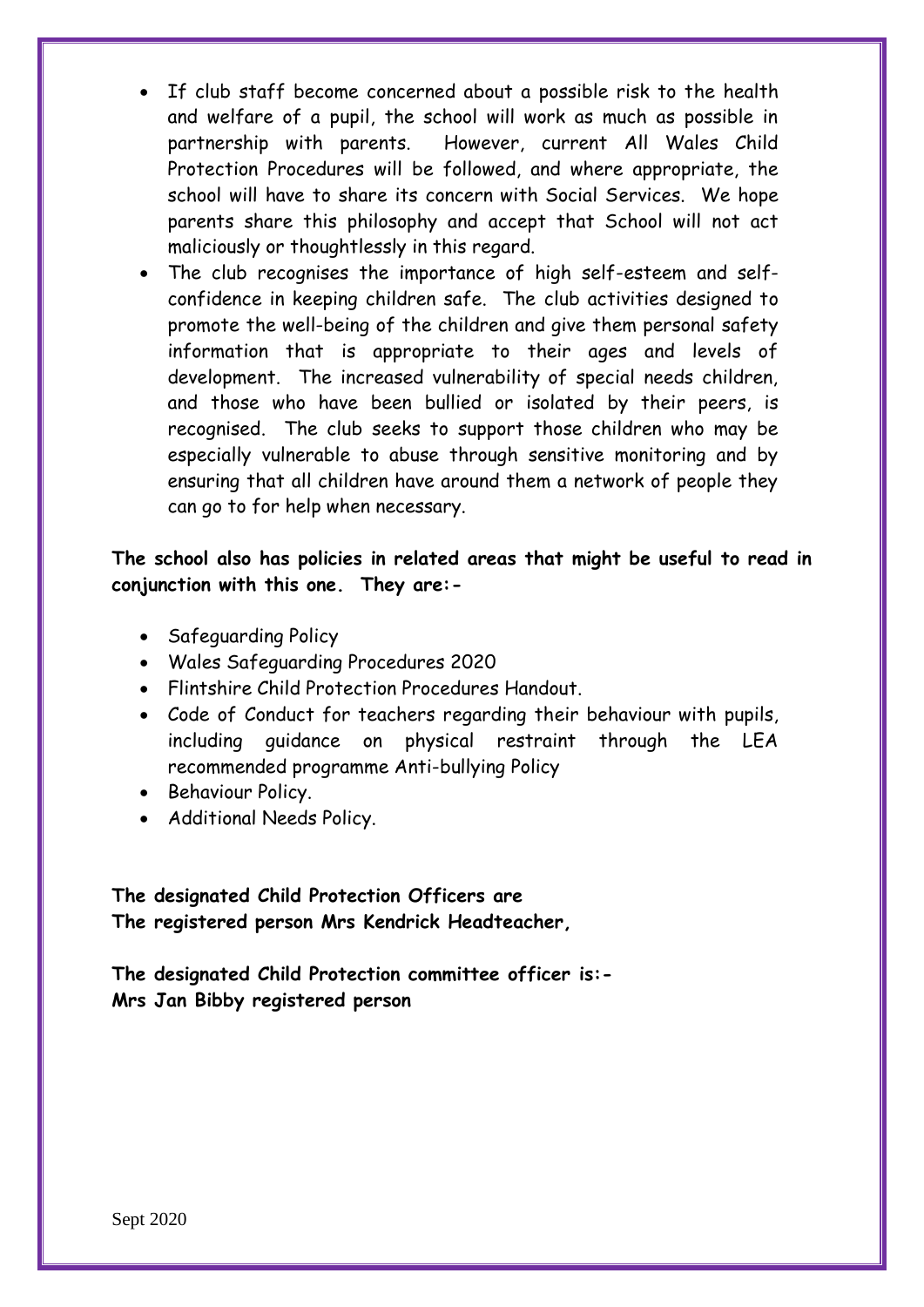## *DEFINITIONS*

#### *Significant Harm*

**Under s31 (9) of the children Act 1989:**

*harm* **means ill treatment or the impairment of health or development;**

*development* **means physical, intellectual, emotional, social or behavioural development;**

**health means physical or mental health; and**

*ill treatment* **includes sexual abuse and forms of ill treatment which are not physical.**

**Under s31(10) of the Act:**

**Where the question of whether the harm suffered by a child is significant turns on the child's health and development, his health or development shall be compared with that which could reasonably be expected of a similar child.**

*(Working together 2000)***.**

#### *Physical Abuse*

**Physical abuse may involve hitting, shaking, throwing, poisoning, burning or scalding, drowning, suffocating, or otherwise causing physical harm to a child. Physical harm can also be caused when a parent or carer feigns the symptoms of, or deliberately causes ill health in and to a child whom they are looking after. (The situation is most recently described using the term fabricated or induced illness by carer).**

## *Emotional Abuse*

**Emotional abuse is the persistent emotional ill treatment of a child such as to cause severe and persistent adverse effects on the child's emotional development. It may involve conveying to a child that they are worthless or unloved, inadequate or valued only in so far as they meet the needs of another person. It may feature age or developmentally inappropriate expectations being imposed on children. It may involve causing children frequently to feel frightened or in danger, or the exploitation or corruption of children. Some level of emotional abuse is involved in all types of ill treatment of a child, though it may occur alone.**

**In addition Emotional Abuse may occur due to Domestic Violence**

## *Sexual Abuse*

**Sexual abuse involves forcing or enticing a child or young person to take part in sexual activities, whether or not the child is aware of what is happening. The activities may involve physical contact, including penetrative or non-penetrative acts. They may include non contact activities, such as involving children in looking at, or in the production of, pornographic** 

Sept 2020